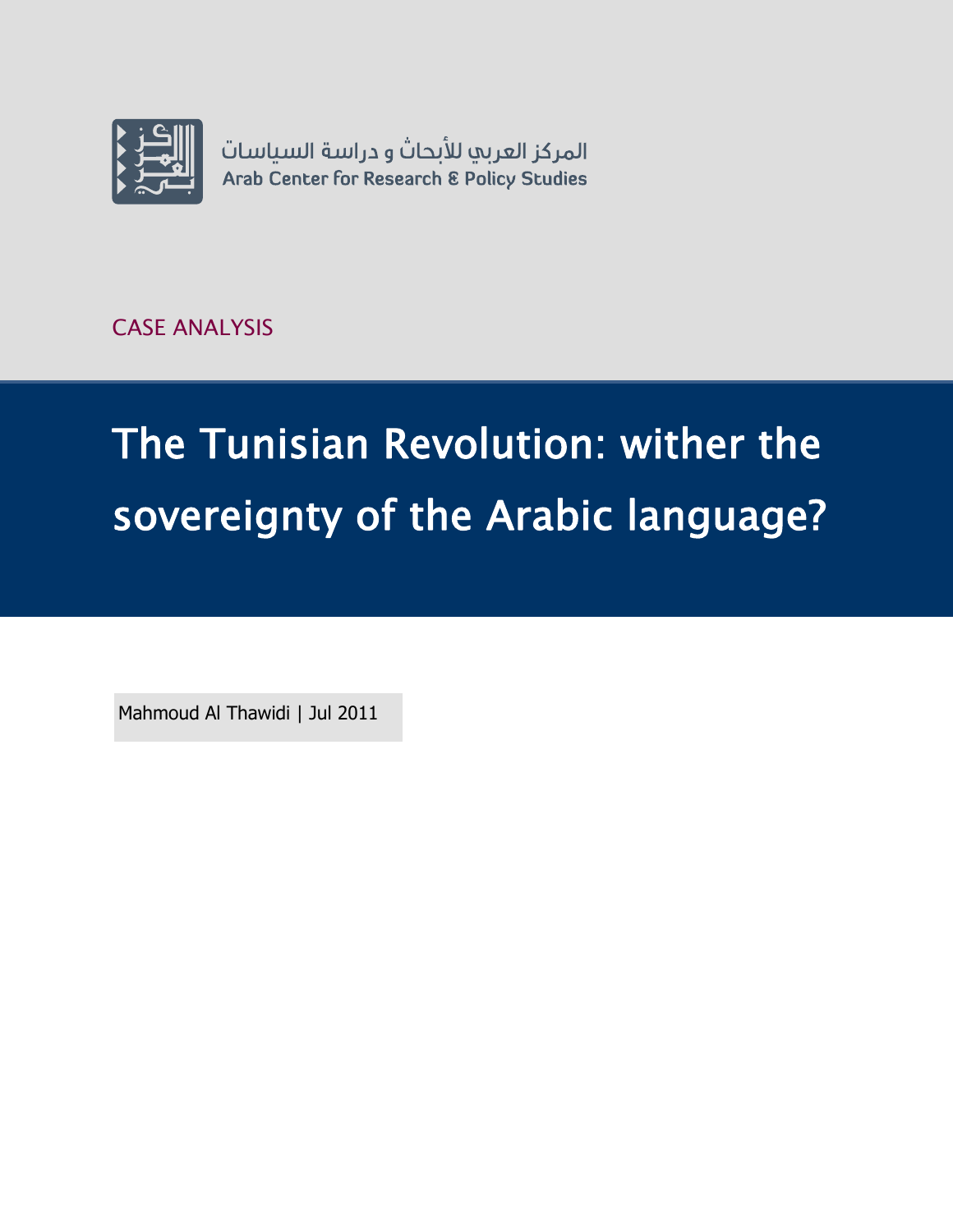The Tunisian Revolution: wither the sovereignty of the Arabic language?

Series: Case analysis

Rhea Abraham | Jul 2011

\_\_\_\_\_\_\_\_\_\_\_\_\_\_\_\_\_\_\_\_\_\_\_\_\_\_\_\_

Copyright © 2011 Arab Center for Research and Policy Studies. All Rights Reserved.

The Arab Center for Research and Policy Studies is an independent research institute and think tank for the study of history and social sciences, with particular emphasis on the applied social sciences.

The Center's paramount concern is the advancement of Arab societies and states, their cooperation with one another and issues concerning the Arab nation in general. To that end, it seeks to examine and diagnose the situation in the Arab world - states and communities- to analyze social, economic and cultural policies and to provide political analysis, from an Arab perspective.

The Center publishes in both Arabic and English in order to make its work accessible to both Arab and non-Arab researchers.

#### **Arab Center for Research and Policy Studies**

PO Box 10277 Street No. 826, Zone 66 Doha, Qatar Tel.: +974 44199777 | Fax: +974 44831651 [www.dohainstitute.org](file:///C:/Users/dena.qaddumi/Desktop/www.dohainstitute.org)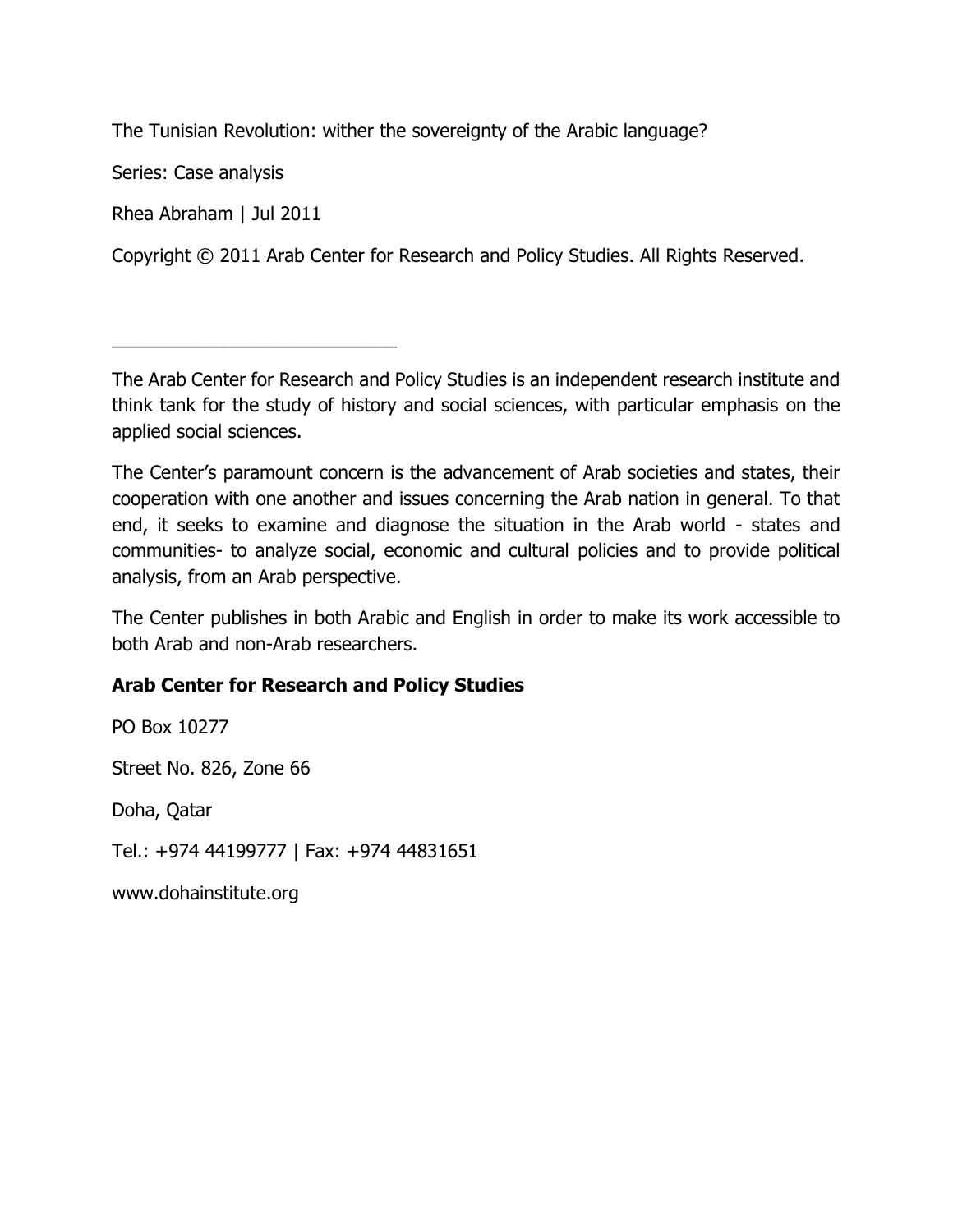## Table of Contents

| The revolution of semiotics                                             |              |
|-------------------------------------------------------------------------|--------------|
| The absence of the other sovereignty                                    | ı.           |
| Indicators of linguistic sovereignty in developed societies             | $\mathbf{2}$ |
| The situation as it stands in Tunisia                                   | 3            |
| The roots of the problem                                                | 4            |
| The Sadegi School and its failure to bring about linguistic sovereignty | 5            |
| The products of the Sadeqi School: the primacy of French language and   |              |
| culture                                                                 | 6            |
| The traditional Tunisian approach to Arabization                        | 9            |
| The collusion of the intellectual with the prince                       | 10           |
| Bringing down the educational system: the missing revolution            | 13           |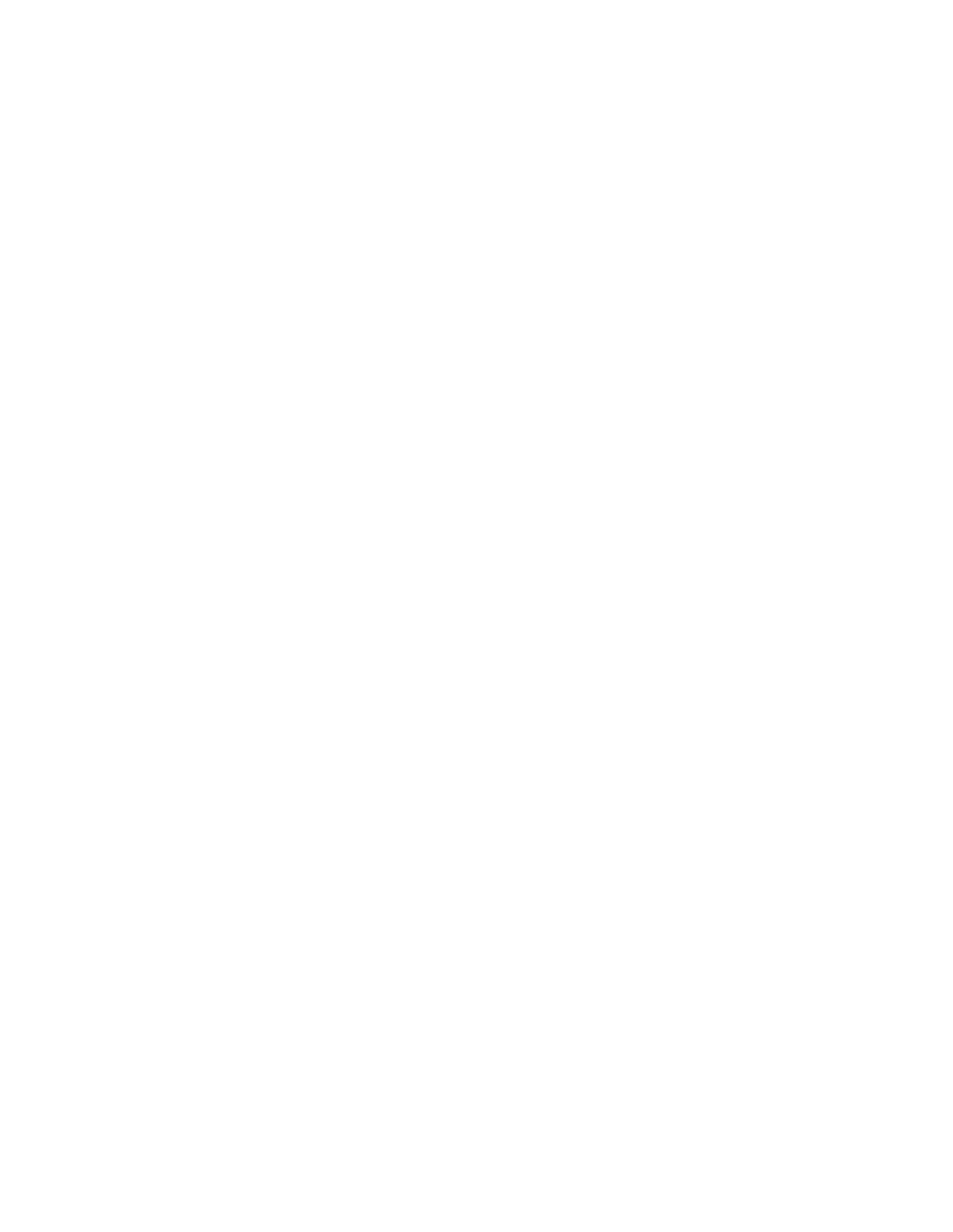#### <span id="page-4-0"></span>The revolution of semiotics

The Tunisian Revolution of 2011 called for a complete break with the previous policies of both the Bourguiba and Ben Ali regimes, which were marked by lacks of democracy and freedom of expression, and by iniquitous policies of development across the country's different regions. This revolution was, to my mind, a revolution within the world of semiotics: it was about values and ideas and self-perception, and a way of envisioning (and codifying) the past, present and future of Tunisian society. What further inflamed Tunisian sentiment was the iron-clad grip of Ben Ali's security forces and the rampant corruption within his inner circle, and in particular his wife (dubbed "the Queen of Carthage") and her relatives in the Trabulsi family, whose decadence was on such a large scale it expanded outwards from Tunisian society. Those in the vanguard of the revolutionary struggle have the support of the majority of Tunisians to set the stage for a new culture which values democracy and freedom of expression, and real justice in every aspect of the country, putting an end to the political tyranny of the more than 50 years of Bourguiba and Ben Ali rule.

One of the paradoxical aspects of this revolution, from a cultural viewpoint, is that most Tunisians remain in near-total silence when it comes to the question of the cultural legacy of the colonial past, which both Bourguiba and Ben Ali worked to consolidate within their own governments and Tunisian society at large, and even went on to project it as part of their own image. These efforts have been successful to the extent that most Tunisians boast of this legacy of imperialism, cherish it and call for its protection. This silence on the cultural question is best evidenced in the way that Ben Ali and Bourguiba had nothing to say about establishing an indigenous linguistic culture as an alternative to the language foisted onto them by the French occupiers<sup>1</sup>. That silence bears witness to the ignorance of Bourguiba and Ben Ali of the true meaning of patriotism, and their short-sightedness with regards to these matters.

The Tunisian Constitution states, in its opening clauses, that Arabic is the national language of the free people of Tunisia. This raises the question: how exactly did Bourguiba and Ben Ali, together with their own groups of social elites, come to be classed as patriots when they worked towards the marginalization of the language and culture of their own country<sup>2</sup>?

#### <span id="page-4-1"></span>The absence of the other sovereignty

 $\overline{a}$ 

There is a deep connection, as far as the Tunisian political lexicon is concerned, between the concept of national sovereignty and the ability of the state to defend the borders of the homeland and maintain internal peace while guarding the independence of its foreign policies. It is for this

<sup>&</sup>lt;sup>1</sup> Mahmoud Al Thawidi, The Other Backwardness: The Globalization of the Identity Crisis in the Arab Homeland and the Third World; (Arabic), Atlantic Press, Tunis, 2002;

<sup>2</sup> Mahmoud Al Thawidi, *The Other Face of Tunisian Society,* (Arabic), Tabr Az Zaman Press, 2006;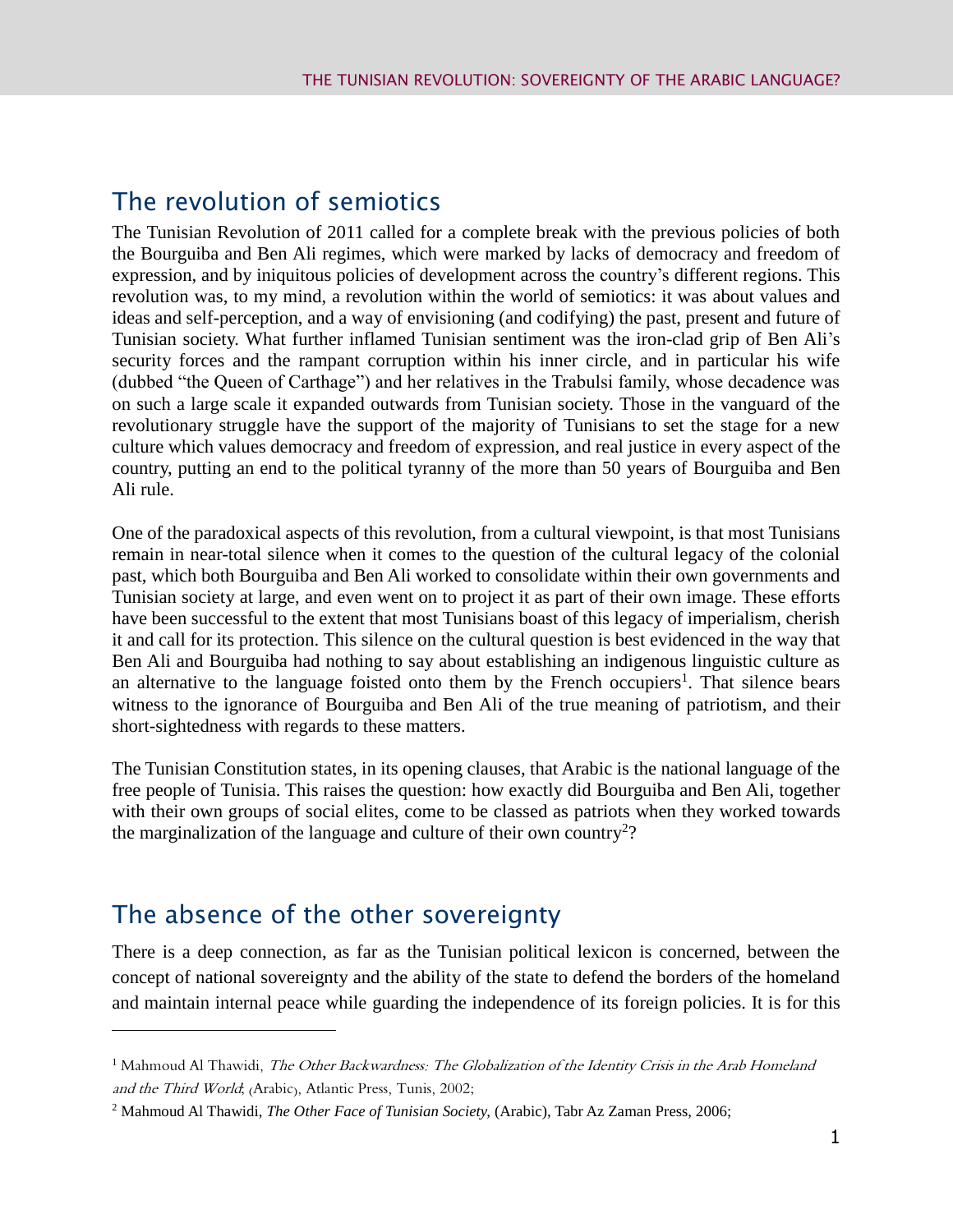reason that the ministries responsible for defense, internal security (the police and so on) and foreign affairs are referred to as "sovereign ministries". At the same time, there is a noticeable and worrying lack of concern among average Tunisians for what I would like to call "linguistic sovereignty"; there is no protection of the Arabic language – the country's national language – like those accorded to other symbols of the nation-state, such as flags and so on. Industrialized, "advanced" nations do take on this notion, and to them linguistic sovereignty is a sacred charge. This can be evidenced within the European Union, an institution made up of member-states of various sizes, but which enshrines the language of the smallest of these states – such as Malta – alongside to those of the largest states – such as Germany – as a hallowed symbol of a nation's independence<sup>3</sup>.

#### <span id="page-5-0"></span>Indicators of linguistic sovereignty in developed societies

A number of different characteristic markers emerge from the study of politically developed societies and how they deal with the issue of linguistic sovereignty, and examining these characteristics can be instructive when looking at the Tunisian example. These markers include:

1) The national language is used in both written and spoken communication, and at all levels of official communication.

2) There is a feeling of national respect, pride and protectiveness when it comes to the national language.

3) An unofficial, yet widely popular, refusal to use foreign languages on the part of a nation's citizenry.

4) A grassroots effort among the populace of these countries to use only words and phrases native to their country in their everyday speech.

5) Self-censorship among the Tunisian citizens to avoid the usage of foreign terms and expressions, with permanent national policies adopted by the authorities aiming at translating new foreign terms and words to national language.

6) The widespread use of the national language as an identity-defining aspect of an individual's collective identity.

<sup>&</sup>lt;sup>3</sup> P. Kraus, *A Union of Diversity: Language, Identity and Polity-Building in Europe*, <sub>(</sub>Cambridge: Cambridge University Press, 2008).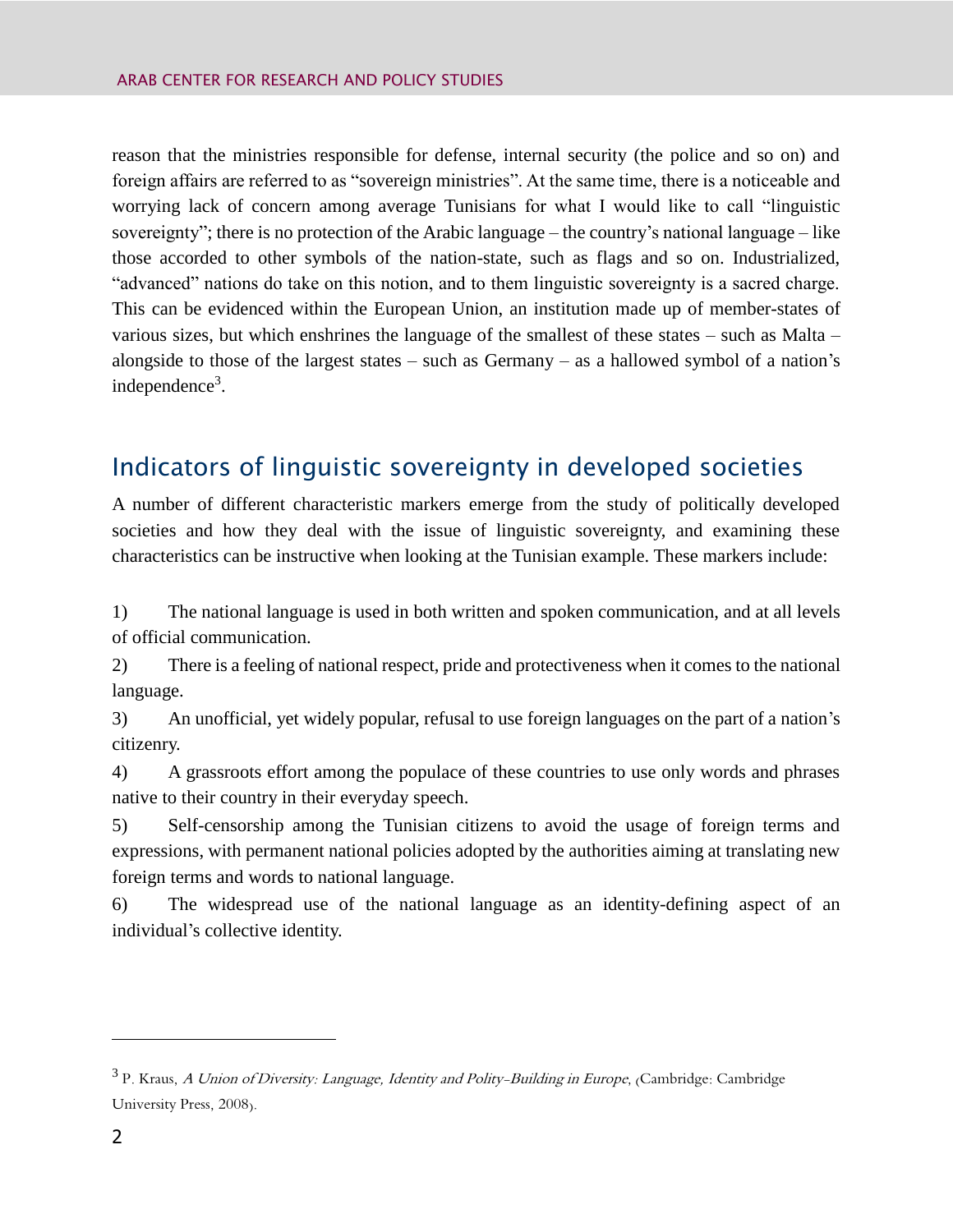#### <span id="page-6-0"></span>The situation as it stands in Tunisia

Measuring Tunisian cultural practice against the foregoing indicators, we find that it has failed on all possible fronts. On the question of everyday verbal speech, the Tunisian dialect of spoken Arabic is now regarded as a Franco-Arab patois: one in ten of the words spoken by a typical Tunisian to another Tunisian is a French word. This sort of linguistic mixing has become a kind of sociological status indicator; those who speak a fully Arabic version of the spoken Tunisian dialect, free of French words, are regarded as being somewhat deviant. People who insist on doing so are treated with some level of scorn and even sarcasm. This is particularly true when it comes to television, with the Nasma Channel being perhaps the biggest culprit in this, with its chaotic, demeaning Franco-Arab programming.

The written form of the Arabic language, on the other hand, is limited to a few spheres; most Tunisians write and sign their bank checks in Latin letters. Written Arabic is also totally absent from many formal institutions, including educational institutions starting at secondary school onwards, where French has become the medium of instruction and knowledge. French has also succeeded in becoming the medium used for all the transactions of Tunisian banks. In a similar vein, two newly produced magazines were launched by members of Ben Ali's inner family circle and were printed exclusive in French: The family-oriented *Nos Enfants* ("Our Children") and *L'Etudiant*, ("*The Student*") which was aimed at students. In fact, the situation in the nongovernmental sector is even worse than in state institutions, with the spoken Franco-Arabic of Tunisia becoming, here, a written language. It is as if Tunisia has completely overthrown its own national language, and completely contradicts the precepts of linguistic sovereignty.

Numerous field studies and surveys have indicated that these behaviors are more pronounced among educated Tunisians, the vast majority of whom seem to be completely, if peacefully, apathetic about their relationship with their putative national language. This is met with an equally apathetic absence of any type of public campaign which could be at work not only in the public sphere but also in domestic settings. In fact, most of these educated Tunisians describe having only a tentative, fleeting connection with the Arabic language<sup>4</sup>. All of this is noticeably different from the pattern adopted in Tunisia's near neighbor and sister-state of Algeria.

In Tunisia's larger, next-door neighbor, the national language is officially recognized as such throughout state institutions. In Tunisia, however, while many banks and government-owned firms are openly classed as being "National", scant attention is paid to protecting the status of the

<sup>4</sup> Mahmoud Al Thawidi, *The Other Backwardness*, (Arabic), ibid.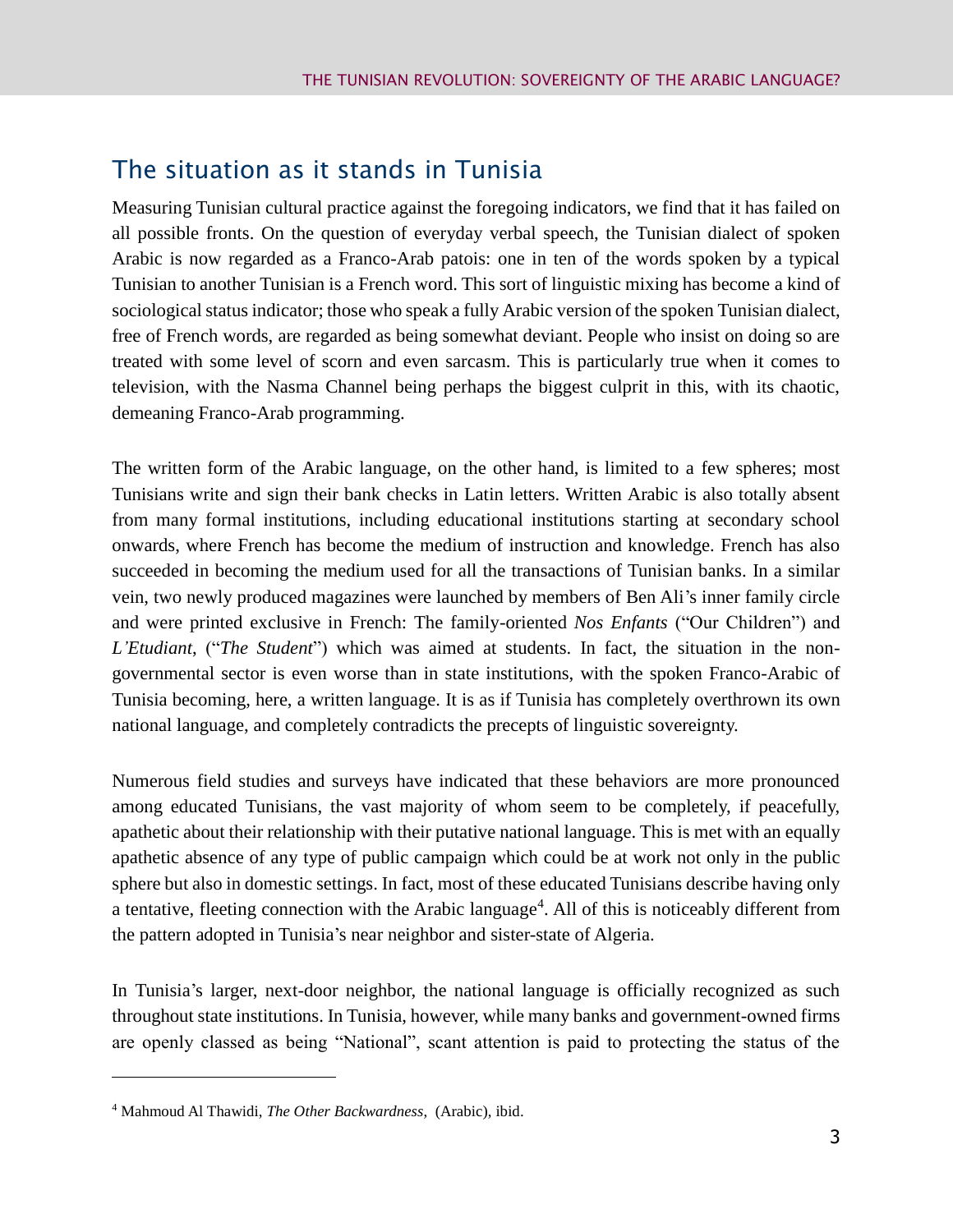language. The lack of an official protected status for the Arabic language has cost this it its rightful place in the hearts and minds of the Tunisian people. To the minds of most Tunisian people today, it is as if the Arabic language were not one of the vital components of Tunisian nationhood.

The very tenuous nature of the relationship between educated Tunisians and the Arabic language suggests that the generations who grew up in a Francophone atmosphere have produced a section of the population who lack any feeling or pride in their language. While this is mostly a spiritless, apathetic attitude, some Tunisians within this societal sector are openly hostile to Arabic, pointing to an implicit lack of linguistic sovereignty among them<sup>5</sup>. Educated Tunisians un-self-consciously speak to each other in French, and doing so is a point of pride for them. It is a manifestation of a deep-seated inferiority complex, completely unlike the attitudes one finds in advanced countries. Educated Tunisians simply feel no pressure to adopt Arabic as a living language to be used throughout all facets of life, and this has been the case over the past 50 years of independence. Among both the youth and the elderly, Tunisians today pay scant attention to their linguistic sovereignty.

While the Germans, the Italians and the French, for example, have an effortless, subconscious bond with their national identities through their national languages<sup>6</sup>, the duality inherent in Tunisians' cultural and linguistic identities prevent them from being able to tie their national identity to the Arabic language; the youth of Tunisia are no exception to the rule on this matter. None of this inspires confidence in the ability of Tunisian society to regain mastery of its linguistic destiny in the foreseeable future.

#### <span id="page-7-0"></span>The roots of the problem

A look back at all of the previously discussed faults compels us to look for the historical roots of this situation, which date back to the post-independence period and the reigns of both Bourguiba and Ben Ali. The Tunisian Constitution makes clear that "Tunisia is a free, independent and fully sovereign state, with Islam as its religion, with Arabic as its language and a Republican form of government." All of which suggests that the Arabic language is a cornerstone of Tunisian independence, but that the Tunisians have thus far been unable to fully realize this linguistic sovereignty as demonstrated above.

The primary reason behind this is what I like to call "linguistic duality". It is evidenced among Tunisians who were educated in French-medium schools and began with the graduates of the

<sup>&</sup>lt;sup>5</sup> F. Fanon, *Les Damnés de la terre*, <sub>(</sub>Paris : Editions La Découverte, 2002).

<sup>6</sup> P. Krauss, *A Union of Diversity,* op. cit.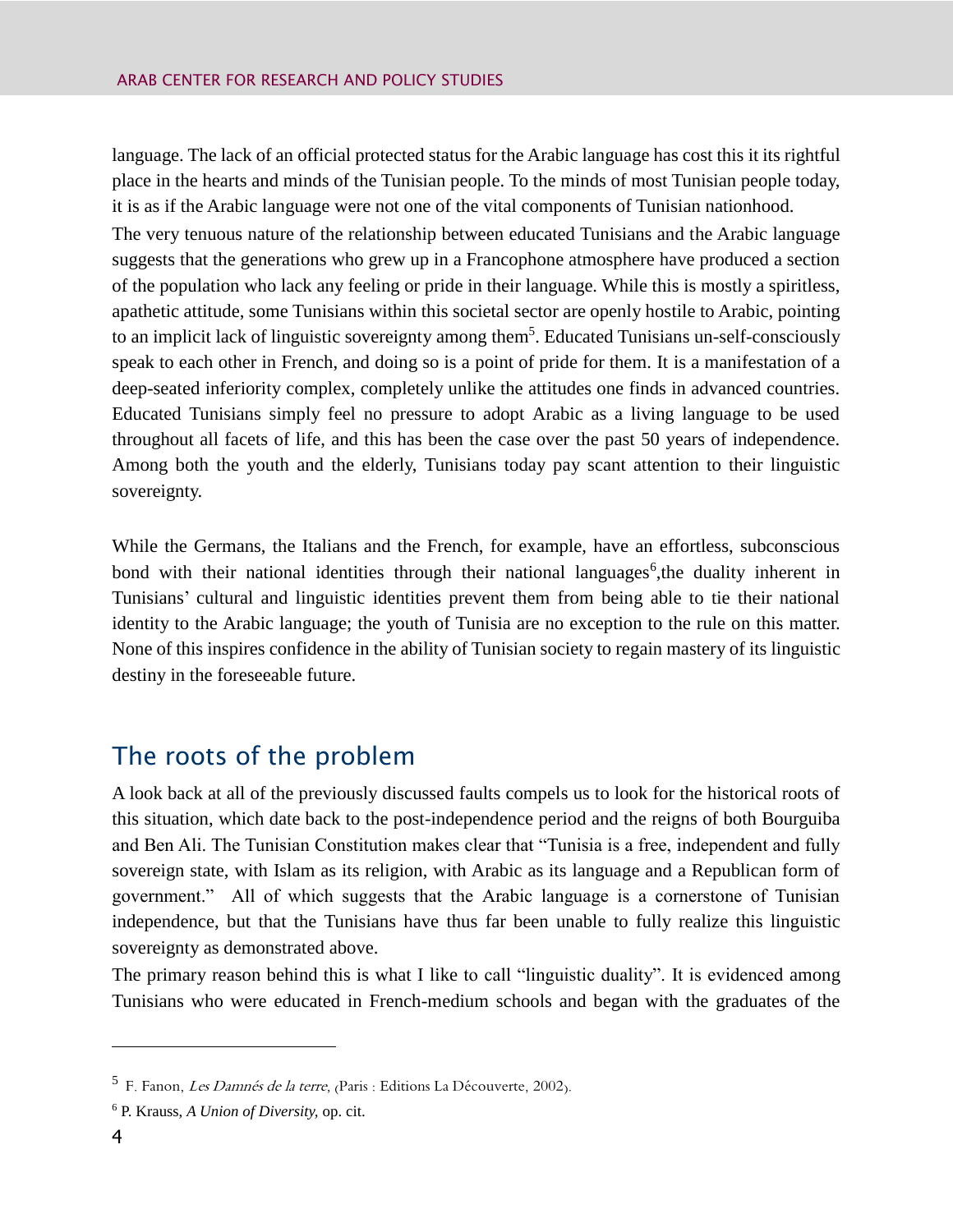Sadeqi School (Tunisia's first modern secondary school, established 1875), and continued in the general state-sponsored education system after independence. This duality allows those whose native language is putatively Arabic to have the luxury of not defending it, and not worrying too much about using it if they don't have to. Arabic then becomes for them a second or even third language. This sort of behavior runs completely contrary to the aim of achieving linguistic sovereignty in a state which nominally enjoys full sovereignty.

## <span id="page-8-0"></span>The Sadeqi School and its failure to bring about linguistic sovereignty

There is a widespread belief among the Tunisian people that the Sadeqi School provided the ideal system for the education of citizens, producing as it did graduates who were bilingual in French and Arabic and also had mastered both the French and Arabic cultures. In this regard, graduates of the Sadeqi School were open to Western culture, and French culture in particular, while being proud of their Arab heritage and protective of its language. This is related to the opinion of most Tunisians, who believed, during both the pre- and post-independence eras, that being bilingual was an undiluted good for all those who could master two languages. Yet psychological studies can dispute this one-sided view of bilingual students<sup>7</sup>. To be clearer, there are a number of drawbacks to any system of linguistic duality; these drawbacks ought to be mitigated by a number of conditions/stipulations to minimize the damage done to students studying in educational systems displaying such a duality.

In this way, it becomes clear that the deep-seated belief among Tunisians in the categorical good of being bilingual or trilingual is not based on any clear understanding of the reality of any situation, but rather on an ignorance of the facts. Looking forward, we simply have no objective reason to view the multilingual nature of Sadeqi School graduates as an unmitigated good, or to predict that it will have no impact on the future of Arabic culture and language and Tunisia's connection to Arab-Islamic civilization.

<sup>&</sup>lt;sup>7</sup> C. Fitouri, *Biculturalisme, bilinguisme et éducation*, (Paris, Delachaux et Niestlé; pp 132-136 and Abdelilah

<sup>–</sup>Bauer.B, Le défi des enfants bilingues ; (Paris: Editions La Découverte, 2008), pp 50-54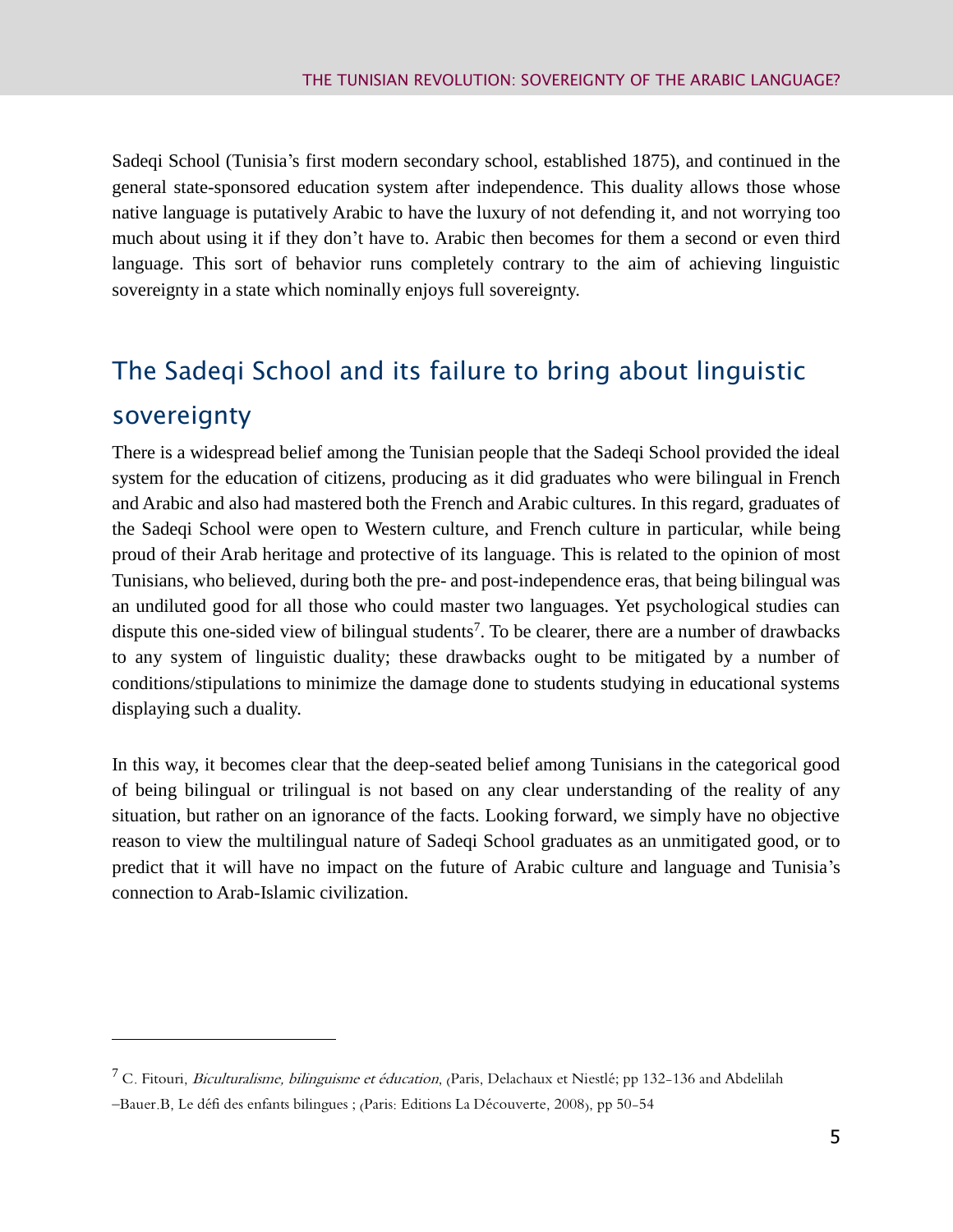## <span id="page-9-0"></span>The products of the Sadeqi School: the primacy of French language and culture

An analysis of the situation surrounding multilingual instruction during the period of French colonization indicates that French would become the primary language among the graduates of the Sadeqi School, among whom Arabic would have only secondary significance, reflecting its relative importance in their school curricula<sup>8</sup>. The negative impacts of this type of relative ranking of the languages, one being the putative native language and the other a foreign language, are clear for all to see. French has taken the natural place of Arabic in the intellectual composition of these people. This role reversal between the two languages has several factors at its root:

1) **The hegemony of French Language and culture in Sadeqi education:** The primacy of French in Sadeqi education meant that there was a greater cultural affinity, and a greater sense of solidarity, with French culture among the majority of the graduates of this school. In contrast, the products of the alternative Zeitounia School have a stronger affinity to the Arabic language and culture; this is also true of the "A" batch of Sadeqi graduates who were taught an Arabized curriculum at the onset of independence. It is thus clear that the relative extent of the use of either French or Arabic in instruction has a direct relation to the level of cultural and linguistic affinity displayed by the student to any particular language and culture. To speak like a sociologist, it can be said that the love and respect which is shown to French culture and language by the Sadeqi graduates are a result of the relatively high amounts of time spent focusing on this language in the early childhood development of these students.

2) French was taught to students in Tunisia's Sadeqi School at the hands of a large number of French teachers – in other words, the Sadeqi School students had learned French in the context of a very clear power relationship between colonizer and colonized. That context acts to ensure that the language of Moliere – whether consciously or otherwise – has pride of place in the hearts and minds of Sadeqi School graduates<sup>9</sup>.

3) The Sadeqi School was established by Tunisian reformer Kheireddine Pasha in 1875. It was the first school in the country to bring together the teaching of the humanities, the mathematical sciences and foreign languages, with French at the forefront. Kheireddine was not the only person worried about bringing Tunisia into the modern world; it was also a priority for

<sup>8</sup> Abdelsalam, A, *The Sadeqi School and its Graduates*, (Arabic), Tunis, Beit al Hikma Press, 1994;

<sup>9</sup> Fanon, F, *The Wretched of the Earth,* op. cit., and Memi, A, Portrait du Colonisé et du Colonisateur,

<sup>(</sup>Paris : Editions Gallimard, 1985) and Memmi A., Portrait du Colonisé et du Colonisateur, (Paris : Editions Gallimard, 1985).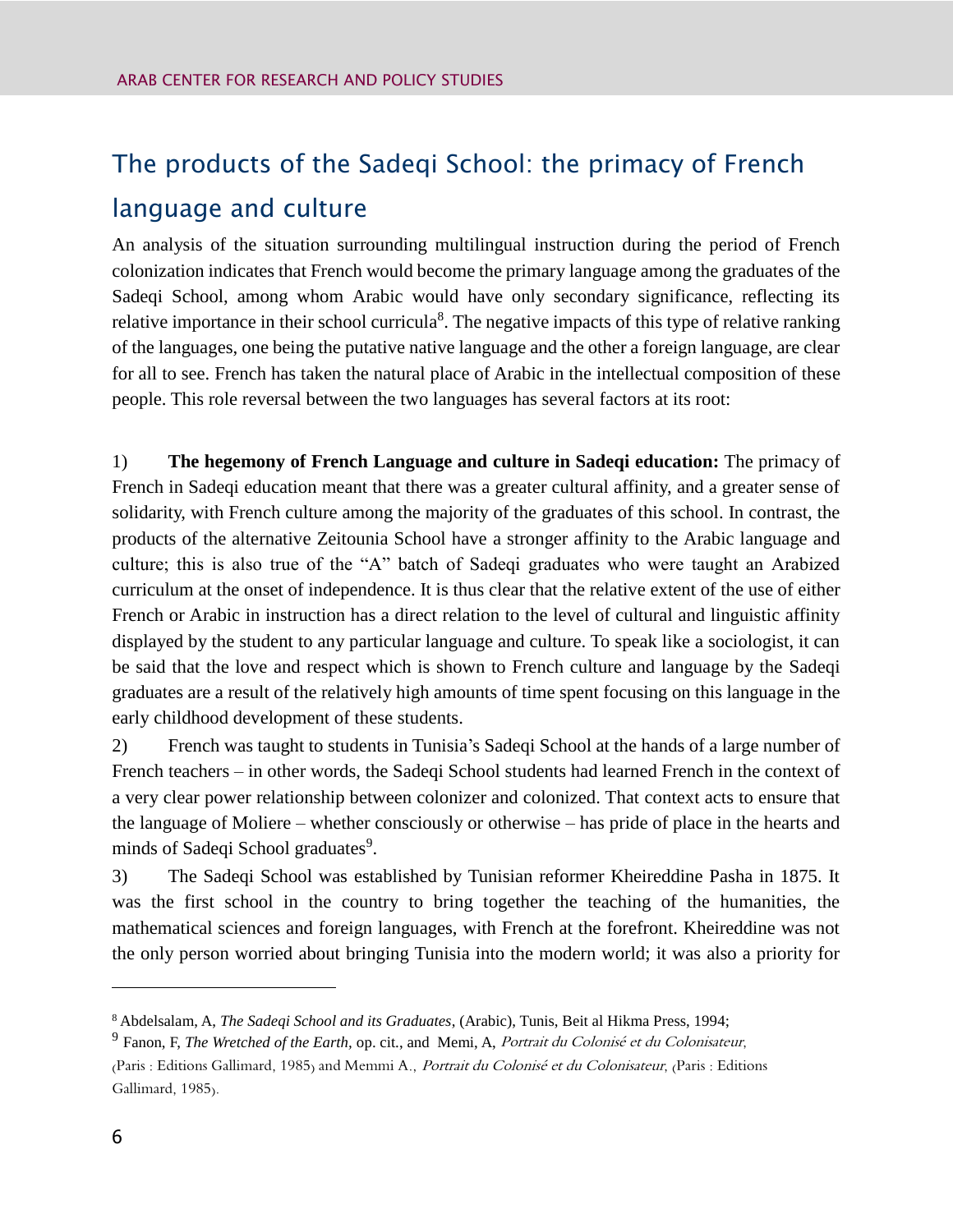many religious figures, such as Mahmoud Qabido, Salim Bou Hajeb, Mohammed Al Senoussi and others. What these people had in common is that they were also products of the Zeitounia School; their common goal in the establishment of the Sadeqi School was the placement of Tunisia on the path to modernity. This led to the acceptance of the idea among most Tunisians that acquiring the language and culture of France was a necessary pre-condition for entry to the world of modernity. It is certainly this close identification of French language and culture with modernity which explains why Sadeqi School graduates cherish their Francophonia so much.

Looking at it from the point of view of social psychology, the aforementioned factors, taken together, bring about a positive group stance with respect to French language and culture among Sadeqi School graduates, at the expense of their concern for Arabic language and culture. The Sadeqi School simply does not get full marks for its educational policies, as a result of its neglect of Tunisia's national culture and language, which were Arab. The school might otherwise have been the best in the country, if only they had been able to prefer the Arabic language, and instill respect for Arabic in their graduates.

The system of instruction of the "A" Batch, which had an Arabized curriculum during the first days following colonization, deserves to be credited as Tunisia's finest schooling program, which allowed Tunisia to truly realize linguistic sovereignty. Yet this attempt was aborted by the thenminister of education, thereby costing Tunisia the chance to see generations of its citizens placing Arabic in the prime position of their daily interactions, and in their hearts and minds. This quashing of attempts to "naturalize" the Arabic language and its culture in the Tunisian psyche has meant that the remnants of linguistic-cultural colonization are alive and kicking in that psyche, five decades after political independence. Nor does it seem that change is on the horizon any time soon; the graduates of the Sadeqi School and of French-medium "mission" schools (albeit some of them secular) dominate the government ranks, from top to bottom.

Neither psychologists nor sociologists could possibly contend that the Sadeqi School system could be presented as a Tunisian ideal, as Arabic remains in second place in the considerations of Sadeqi graduates. Yet these social scientists remain silent on the question of the real deviance of Arabic being a second-rate language among such important people in Tunisia. This, as previously discussed, is completely at odds with the prevailing wisdom in advanced countries. It is this neartotal silence on the issue of linguistic and cultural sovereignty which explains the inaction of the political and societal elites, who were educated at the Sadeqi School and other French-medium institutions, towards freeing themselves totally of French cultural and linguistic domination<sup>10</sup>. As

 $10$ Al Thawidi, M, "On the Sociological Reasons Behind the Success and Failure of the Arabization of the Algerian,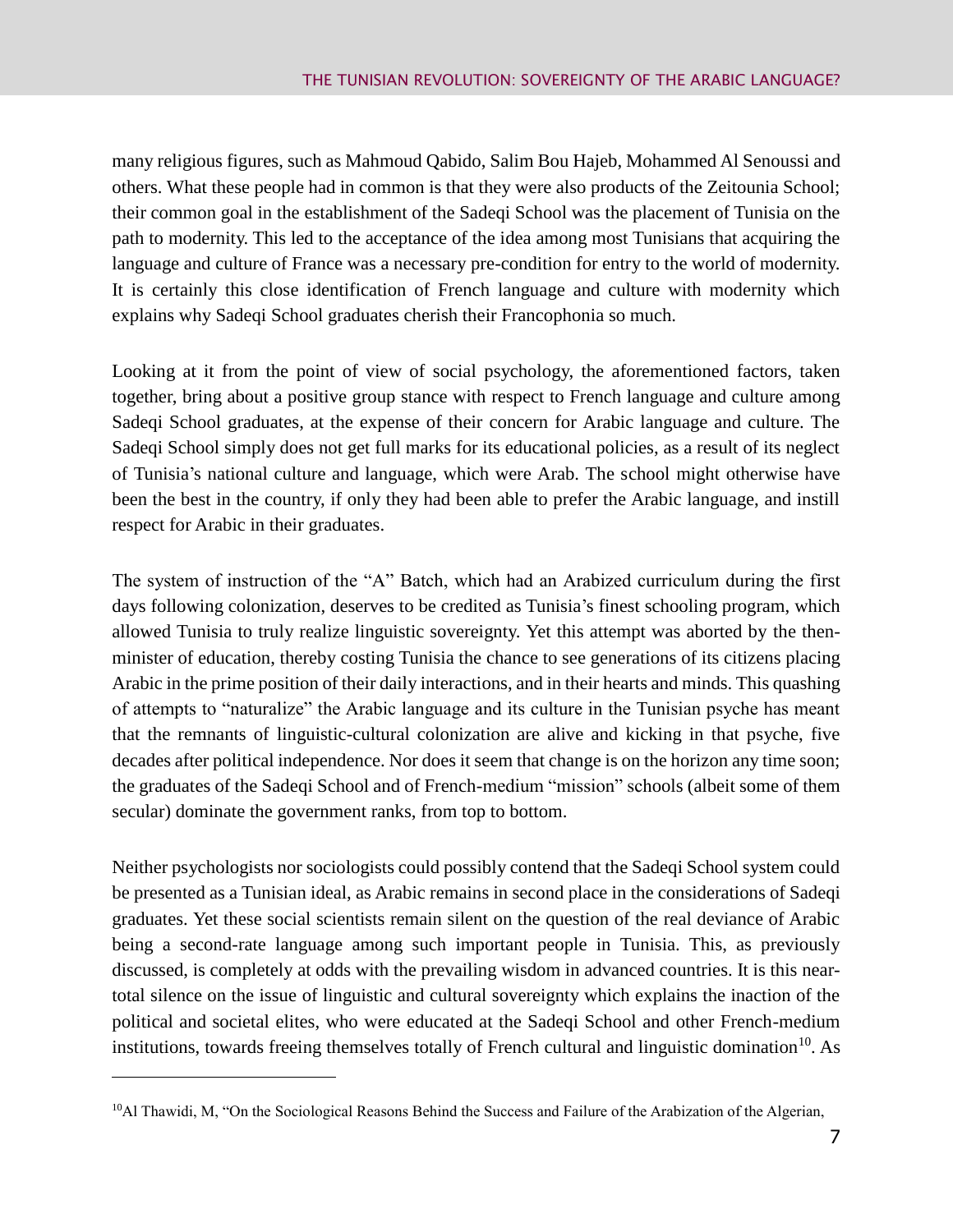discussed above, the Sadeqi system does not provide its graduates with the educational background necessary to make the Arabic language and culture first place in their way of thought; none of these people will raise a finger to fight French cultural and linguistic control of Tunisia, and thus there has been a lack of cultural and linguistic sovereignty since the beginning of Tunisian autonomy.

In fact, the majority of Tunisians who are bilingual have been partially responsible for this crime against their native tongue since the fall of colonialism – whether as accessories or direct culprits – in line with the concept of "the Captive Mind", as penned by Malaysian sociologist Sayed Hussein Alatas<sup>11</sup>. The situation as it stands is seemingly hopeless, at least as far as the foreseeable future. It is not only a question of revolution to topple the political regime this time, but rather a societal revolution and change of worldview, which would see a revolutionary change in the society's cultural and intellectual norms, freeing the minds of people from the imprisonment imposed on those minds by the colonizer. This is needed in order for us to make peace with ourselves anew, and to reclaim our own language and culture.

Yet apparently, movements in Tunisia are running completely contrary to what Alatas would recommend. Politicians and public figures make no secret of their desire to change Article 1 of the Tunisian Constitution, which includes the stipulation that Arabic is the national language. This question is not even given the attention it deserves as part of Tunisia's effort for overall sovereignty. While many Tunisian television stations will run after the chance to cover a tiny protest in support of secularism, there is little coverage of the issue of linguistic sovereignty.

On another level, those responsible at the Ministry of Education had put in place plans for trilingual education (in Arabic, English and French) in Tunisian primary schools, as part of a series of steps which were meant to be unrolled in the 2011-2012 academic year. The idea is that this trilingualism will expand to cover all of Tunisian society, in a manner similar to the French-Arabic bilingualism of Tunisia immediately before independence and right after it. Objective reasoning suggests, however, that these plans will again fail, and that the failure to reclaim linguistic sovereignty will lead to frustration and disappointment of the youth of the Tunisian interior, in places like Sidi Bouzeid and Qasrain.

As the Japanese know full well, a people without a language are destined to be ruled by others; and the Japanese have certainly won their own modernist revolution, and have secured their future.

Tunisian and Kabaki Societies", *The Arab Future*, Issue 142, pp. 40-56;

<sup>11</sup> Alatas, S.H. "The Captive Mind in Development Studies", International Social Science Journal**,** Volume 34, 1972, Edition 1, pp 9-25;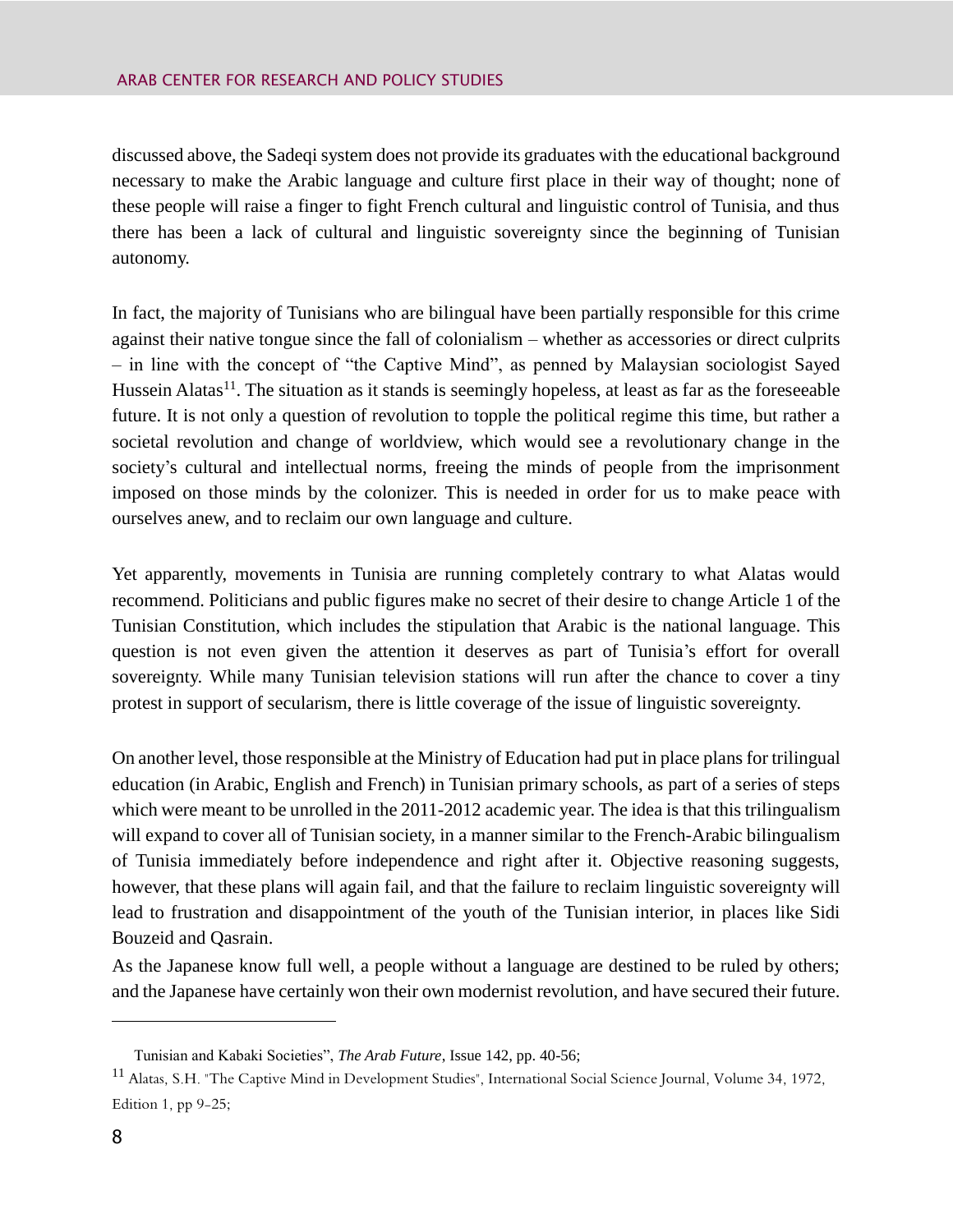It will be impossible for the revolution presently under way to truly succeed without the Tunisian people coming to peace with their own national language: Arabic. Is this not enough reason to make the Ministry of Culture a sovereign ministry? If culture and the national language are not given pride of place in a society's consciousness, that society will be missing one of the most important elements of its identity and will have failed to win one of the vital elements of true modernity.

#### <span id="page-12-0"></span>The traditional Tunisian approach to Arabization

In a bid to win the battle of linguistic sovereignty and to truly succeed in the task of fighting colonialism, we need to re-examine the question of Arabization. Generally speaking, the question of Arabization is associated in the minds of most Tunisians, whether as individuals or as institutions, as a matter of writing all official correspondences, street signs and school curricula in Arabic as opposed to French. In other words, they used these means in a bid to end the sense of alienation between the Tunisian people and their national language: it was an approach based on the popular Tunisian conception of Arabization during and around the era of independence, where it was limited to the Arabization of written communications as a means of spreading the Arabic language among Tunisians.

While this type of Arabization is indeed a necessary step, it is not sufficient for the attainment of true, authentic Arabization in this society; such a fully fledged Arabization will only be achieved through Arabization of the mind, which will be explained here. In my opinion, Arabization of the mind means the presence of a deep-seated, intimate relationship between the Tunisian people and the Arabic language: it would suggest a proper normalization between the society and its national language. It would mean that the national language would take its natural place in all of the interactions of the typical Tunisian citizen, who would be proud of his or her language. Such a citizen would never allow Arabic to occupy only a secondary, or lower, position in the society surrounding him. When and if these situations became firmly established, any Tunisian would strenuously refuse any efforts by either officials or the public to use any language other than Arabic. Such a person would exert efforts to alert other people to the importance of the Tunisian people having a healthy relationship with their national language, along the same lines as what exists in developed countries like South Korea, Japan, Italy, France and Germany. A brief examination of the policies of successive post-independence governments shows that the concept of Arabization of the Mind is entirely missing from government planning. It would have been possible for the authorities to carry out a public awareness campaign – along the same lines of the family planning campaigns which were carried in the media – to help persuade the citizenry of the importance of using their national language. Scholarship in the social sciences and common sense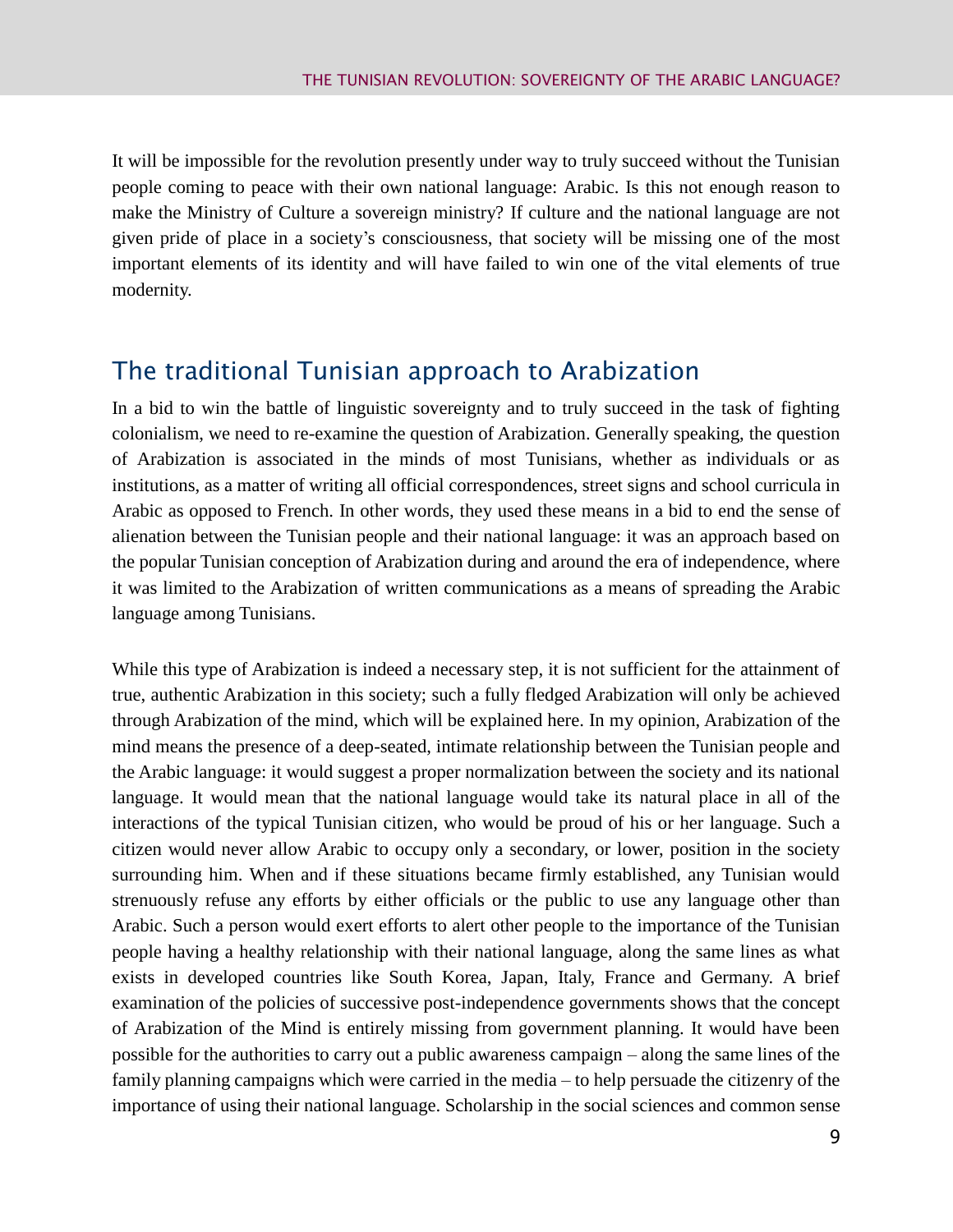together suggest that if there had been an effort to promote Arabization of the Mind in the period following independence, there would not have been such dismissive attitudes towards both the written and spoken forms of Arabic in Tunisia today.

This new call to bring about a popular, grassroots campaign could be the backbone of a strategic plan for the ultimate victory of efforts to Arabize the culture of Tunisia and achieve linguistic sovereignty. It would be an interpretation of the popular Tunisian figure of speech "To kill a snake you must cut off the head"; what we need is shock therapy. Social science researchers might well ask: why have the authorities of Tunisia neglected to promote popular campaigns which would seek to implement Arabization of the Mind in the country?

#### **Several factors which explain this absence:**

1) The existing weakness of the connection to the Arab language among the graduates of the Sadeqi School, which is even more pronounced among those who studied at French mission schools. It was the graduates of these schools who, as mentioned earlier, dominated governmental positions in the country.

2) A second factor for this is the stormy relationship between the Bourguiba leadership and the heads of state of the Arab Levant countries. It does seem that the friction between the Tunisian government and the leaderships of other Arab states proved to be a decisive factor in making the spread of the Arabic language less popular even among the popular base of the Tunisian people. Thus, Arabization became a highly politicized, problematic issue. The Bourguiba clique, which was never very enthusiastic about the idea to start with, found in its tortured relations with the other Arab states another excuse to set up an obstacle to Arabization.

3) Yet a further factor [and a matter of speculation] is the likely exercising by France of pressure on the leaders of Tunisia since independence in 1956 to keep the protected status of the French language and culture in Tunisia.

### <span id="page-13-0"></span>The collusion of the intellectual with the prince

The Tunisian educational system in both the Bourguiba and Ben Ali eras can be described as a sort of conspiracy on the part of the intellectuals, together with the political elite, against the Arabic language and its culture. The culprits in this case were the graduates of Francophone schools and the Sadeqi School.

As I have described above, the majority of the graduates of such schools since the days of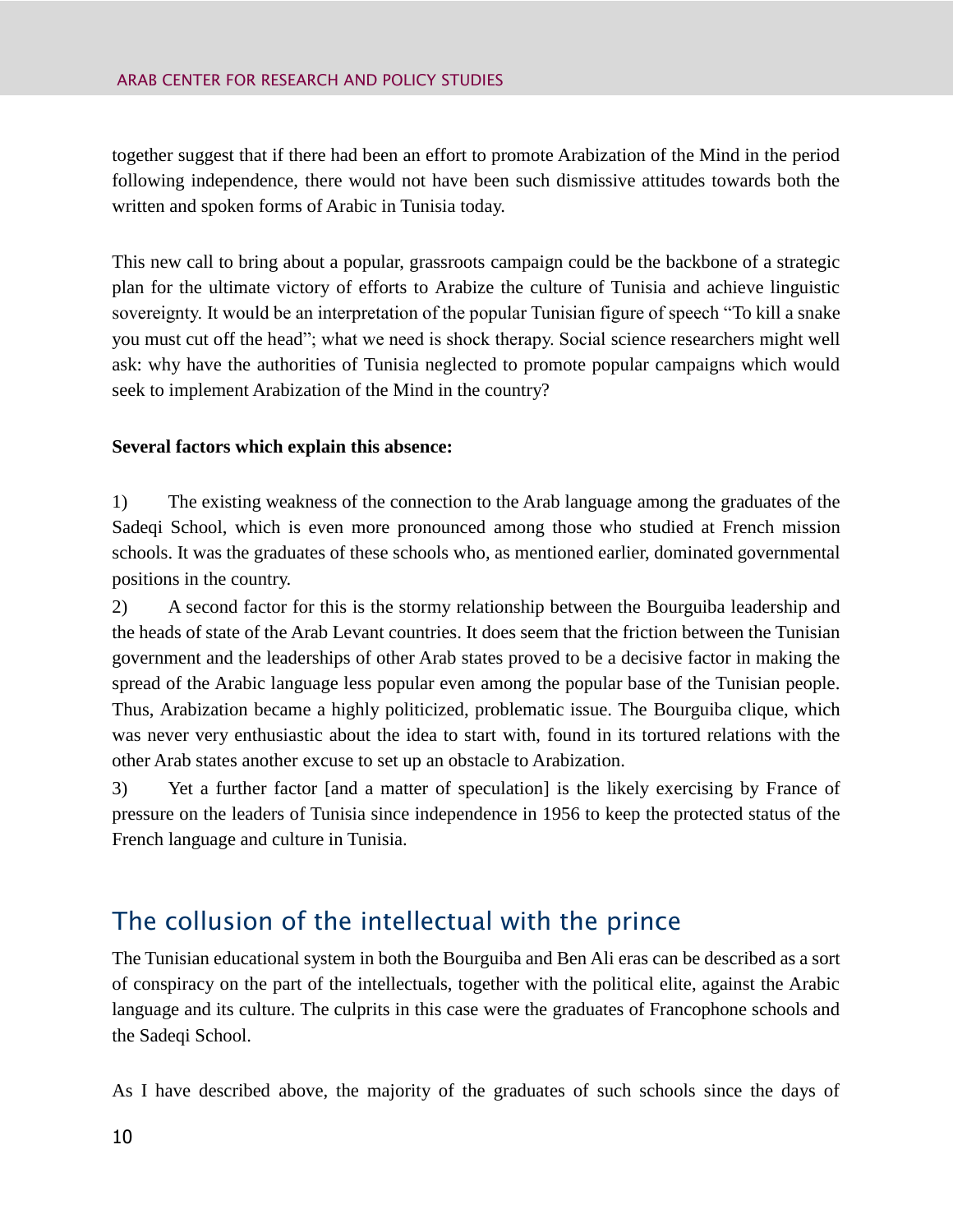independence, up to and including the present, do not speak Arabic with fluency and ease. In this regard, Tunisia can be seen as something of a gold mine for sociological researchers looking to understand the longstanding influence of bilingual practices in such a country among both the old and the young, and in particular the political and intellectual elites, these being both those who were in power before and after independence. We could go into further detail and examine the above more closely by looking at two high-profile Tunisian personages who display the foregoing and demonstrate that bilingualism in Tunisia comes at the expense of Arabic:

1) Former President Bourguiba, who was known for his apathy about the task of full cultural freedom, and who openly chastised one of his cabinet ministers, Mohammed Mazali, for trying to lead the official Arabization plan over several years.

2) Politician and sometime-Minister Mohammed Masaadi, another bilingual Tunisian leader, who was responsible for putting an end to the "A Batch" of Tunisian education. The idea behind the "A Batch" was to gradually introduce Arabization of the curriculum in a piecemeal way, with students at Tunisian schools divided into three groupings: "A", which was to be totally Arabicmedium; "B", which was to be bilingual; and "C", which was to remain taught in French.

According to the plan, the non-Arabic-medium schooling would be phased out eventually, with only the "A Batch" being left as a model for Tunisia's education; instead, "B Batch", with its bilingual teaching methods, became the model for both intermediate and secondary school teaching in Tunisia in the period following freedom from the colonizer.

The positions of these two men, Bourguiba and Masaadi, allow us to conclude that they had ulterior motives for championing bilingual teaching, and so disregard for Arabic. Bourguiba was only the tip of the iceberg when it came to lack of regard for the Arabization of Tunisia. Most of his advisers and ministers shared his point of view. This is all due to the centrality of French in modern Tunisian teaching, which becomes the dominant language of instruction starting with secondary education. The products of this educational system then become more inclined to the French language and culture than to the Arabic.

Looking back to what was previously discussed, the writings of the sociologist Sayed Hussein Alatas have shown how the writers, university-educated thinkers and intellectuals of the Third World are captive to the ways of thinking of the West, thus making them incapable of adding anything new or being innovative. Psychology and sociology indicate that this type of linguistic and cultural duality will breed internal strife and disturbances within a society and its identity, on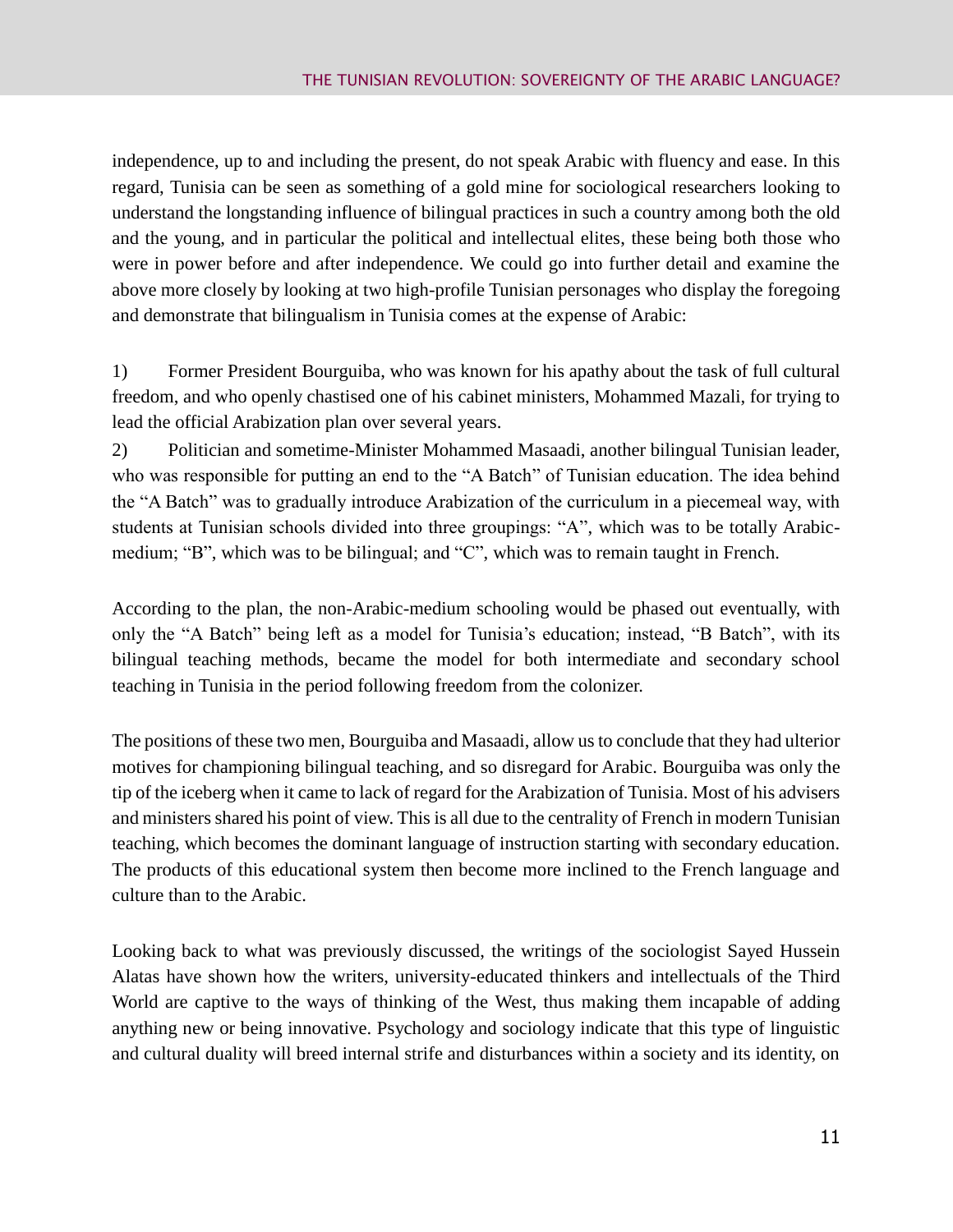both the individual and collective levels<sup>12</sup>. The disregard for the Arabic language and its culture found among these people is palpable. Any observer can quickly see how these groups of Frencheducated Tunisian elites look on the Arabic language disparagingly and with contempt. In this way, the products of such an educational system welcome the presence of cultural colonialism.

In contrast to the other types of education mentioned above, the graduates of the Zeitounia system, which was the natural heir to the "A Batch", were educated in an environment in which Arabic held sway. Among this group, those who are bilingual are bilingual in a way which is selfconsciously shy and they are filled with self-blame, as they blame other Tunisians for using French in their day-to-day communications. Nonetheless, it is apparent that the cultural remnants of the French occupation can be found not only in the Bourguiba and Ben Ali regimes, but also in the middle and upper classes and intelligentsia of Tunisia.

An example of this is how the Zeitounia graduates were marginalized, not only by successive Tunisian administrations, but also by their colleagues in Tunisian universities, thereby forcing the Zeitounia graduates to study in foreign universities. With all the power of the country concentrated in the hands of those educated bilingually, there was nothing to stop complete French cultural hegemony from ruling over the entire country; nothing short of outright subordination to the West and, in particular, France, would be accepted; this would remain in force until further notice. It is the fruit of the collusion between the intellectuals of Tunisia and its political leaders against the people of Tunisia and their language and customs, to the point that most Tunisians now accept this deracinated bilingualism as a hallmark of "sophistication".

The silence found in Tunisia today around the question of emancipation from this subordination to the language of the occupier brings little reason for optimism for the future; there is little hope in the true, real victory of the success of the Tunisian youth revolution on a cultural level. Yet these youth from the Tunisian interior will not sit idly by as their country continues to be occupied by the foreigner. Should the youth of the revolution remain silent on this matter, there will be no reason to be optimistic over the fate of what must also be a cultural revolution; of their power to finally throw off the yoke of foreign rule and establish the second stage of independence. The revolution will otherwise remain incomplete, or perhaps even take the country backwards. Is it not now a truism among social scientists that a people without control of their own language will have their future shaped by others?

<sup>12</sup> Abdelilah- Bauer.B, Le défi des enfants bilingues.., op.cit., pp 50.54.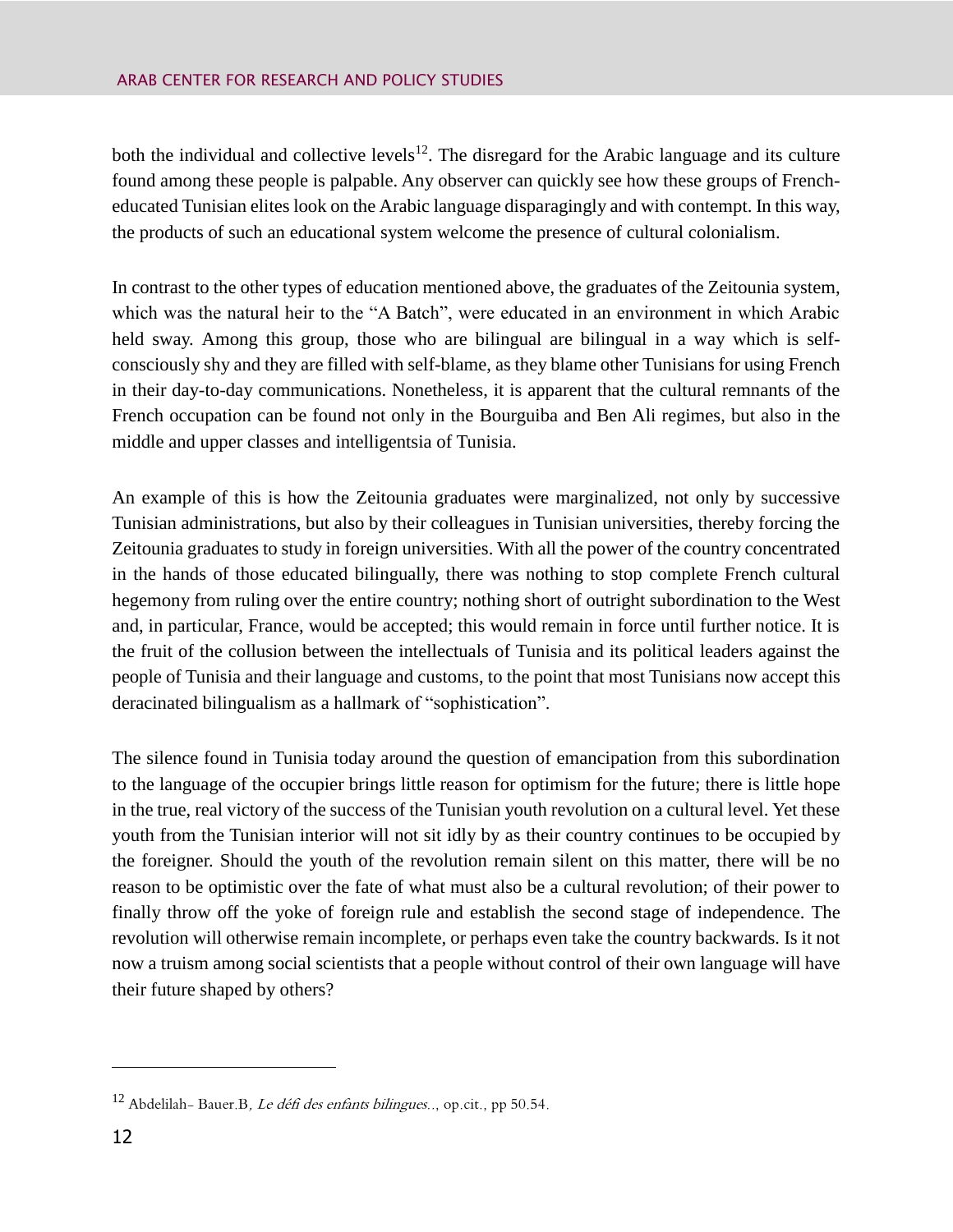## <span id="page-16-0"></span>Bringing down the educational system: the missing revolution

Of one thing we can be certain: the period of foreign occupation and the following era after independence were at least successful in obscuring the relationship between the majority of Tunisians and their national language, Arabic. Such a grave situation would not go un-remedied in societies which enjoy undiluted sovereignty, such as those which make up the European Union, or Japan or South Korea. What is expected is that the revolution in Tunisia be continued to encompass the educational establishment, which has been ruled by a regime of misled multilingualism. In my opinion, the "Batch A" model, which was jettisoned during the Bourguiba years, provides the best model for us to move forward.

As explained previously, the products of the "Batch A" system of teaching remain bilingual, but it is a self-conscious bilingualism, and they also have an entrenched, robust sense of Arabic selfidentity; such an identity would make it possible for future generations of Tunisians to have a natural relationship with their supposed mother tongue, as exists in developed societies. Adoption of this system is the most urgent task facing the revolution (in the cultural realm), because a country without control over its linguistic identity cannot secure its long-term future.

This does not mean that Tunisians should not learn foreign languages – in particular English, which is the language of modern science – rather, learning at least one foreign language should be one of the expected outcomes of an education in Tunisian schools in the post-revolutionary era. This should not, however, come at the expense of the Tunisian people's ability to master their own national language. The mistakes which were made in the education in the present generation of the educated Tunisians should not be repeated.

Tunisian women would be some of the biggest beneficiaries of such a change in Tunisia's school system. Observers in Tunisia can see quite clearly that Tunisian women seldom if ever use the Tunisian dialect of spoken Arabic when discussing colors, sizes, days of the week or quantities. The author and many other men who accompany their wives on shopping trips for clothes never hear an Arabic word from their wives when they speak of the color or size of clothes: this is as true for the customers as it is for the vendors. This constant, widespread use of French in these spheres has led to the emergence of a common conception among many women that Arabic cannot be used to describe fashion. What this means is that Tunisian women still bear the imprint of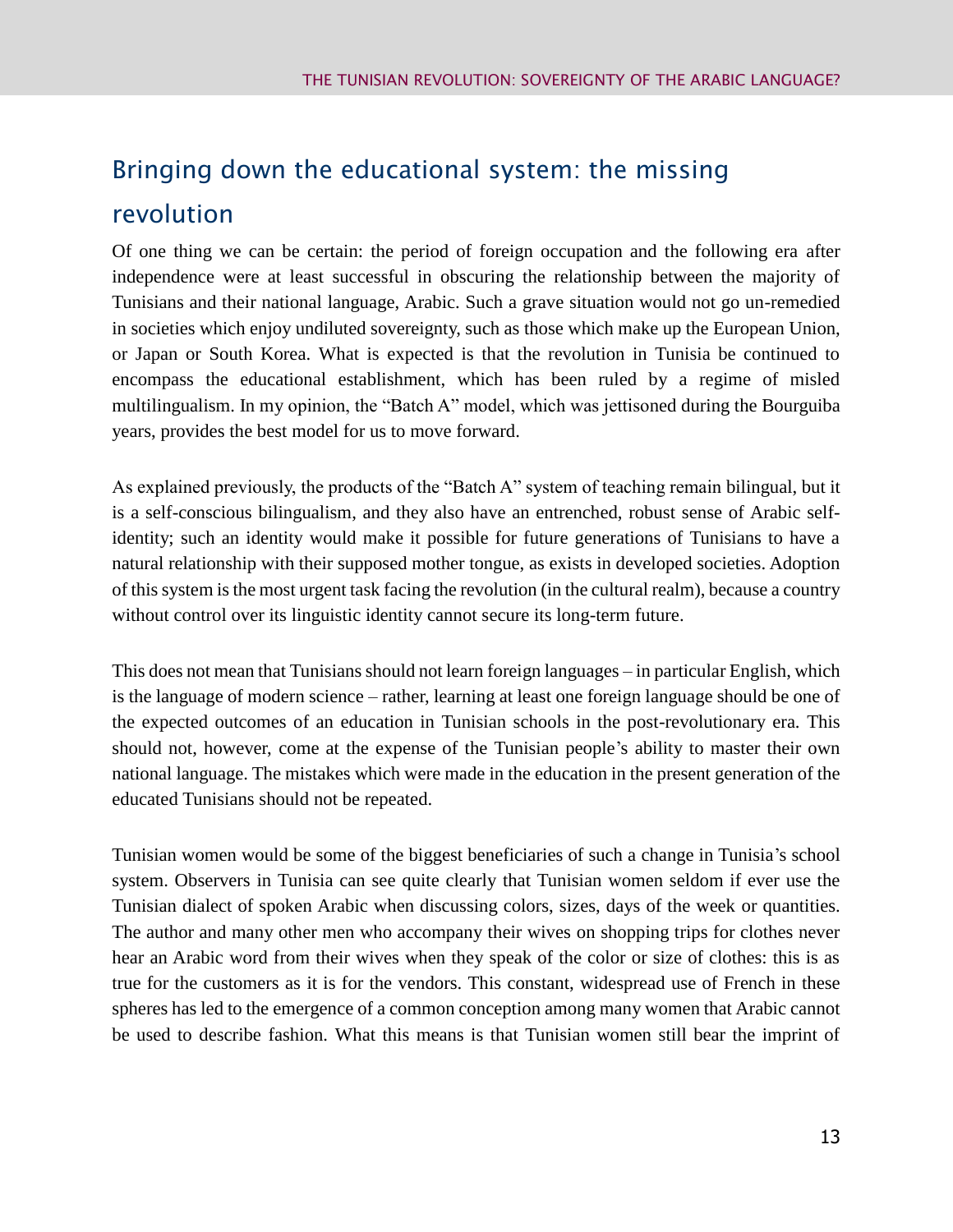foreign occupation, and will become mothers who do not have Arabic as a first language<sup>13</sup>. This does not bode well for the children and youth of Tunisia and their relationship to the national language of their country. Others have also noted this complete acceptance by Tunisian society of this particular use of French by Tunisian women<sup>14</sup>. In fact, there seems to be a trend among many Tunisians to celebrate this use of French by Tunisian women, whereas what is needed is a feminine revolution to put a stop to the alienation which now threatens the identity of Tunisian women and will threaten the identity of future generations of Tunisians. If Tunisian women find it hard to speak in Arabic when they buy their clothes, then both male and female Tunisians find it embarrassing to write their checks in Arabic.

The next challenge is to have a complete, paradigm-shifting overthrow of the educational system which has been in place since the era of foreign rule; what is needed is to form a new educational system which gives priority to the national language. I cannot over-emphasize one of the central tenets of this article: that language is the premier symbol of all cultural markers. It is impossible for us to so much as imagine certain pillars of culture, such as religion, cultural knowledge and thought without the presence of language. Given the centrality of language to culture, it is not at all a misapprehension to claim that humans are animals with the power of speech; spoken words are indeed what distinguishes humans from the rest. Humans have gone beyond being merely speaking animals to become cultural beings. This is the point of view of cultural sociology.

Language is thus the cornerstone without which humans would not have control of their cultures, and thus lose their capacity to reign over other animals; only spoken and written language stands between humans and other animals. To borrow from a Cartesian phrase: I use language, therefore I am a human.

It is through our understanding of the message of much of social scholarship and its view of the significance of language to the composition of human identity that we can understand the justification and wisdom which stand behind this article. Herein lies the importance of a new, redeveloped Tunisian educational system, in which the Arabic language will have pride of place, beginning in primary education and continuing on throughout university. The idea is that the mistakes of the past are not to be repeated in Tunisia. If humanity is distinguished from the rest of creation by its mastery of language, then it should be true that in truly independent countries, the national language is the language of instruction in all educational institutions, as it is the case in developed countries, a sign of true citizenship. Is the fulfillment of this not a pressing need, an

<sup>13</sup>Mahmoud Al Thawidi, *The Other Face of Tunisian Society,* (Arabic), Tabr Az Zaman Press, 2006;

<sup>14</sup>Mahmoud Al Thawidi, L'Univers des symboles humains: l'Autre sous-.développement au Maghreb et au Tiers-Monde (Tunis : ed. l'Or du Temps, 2010), pp 117-160.